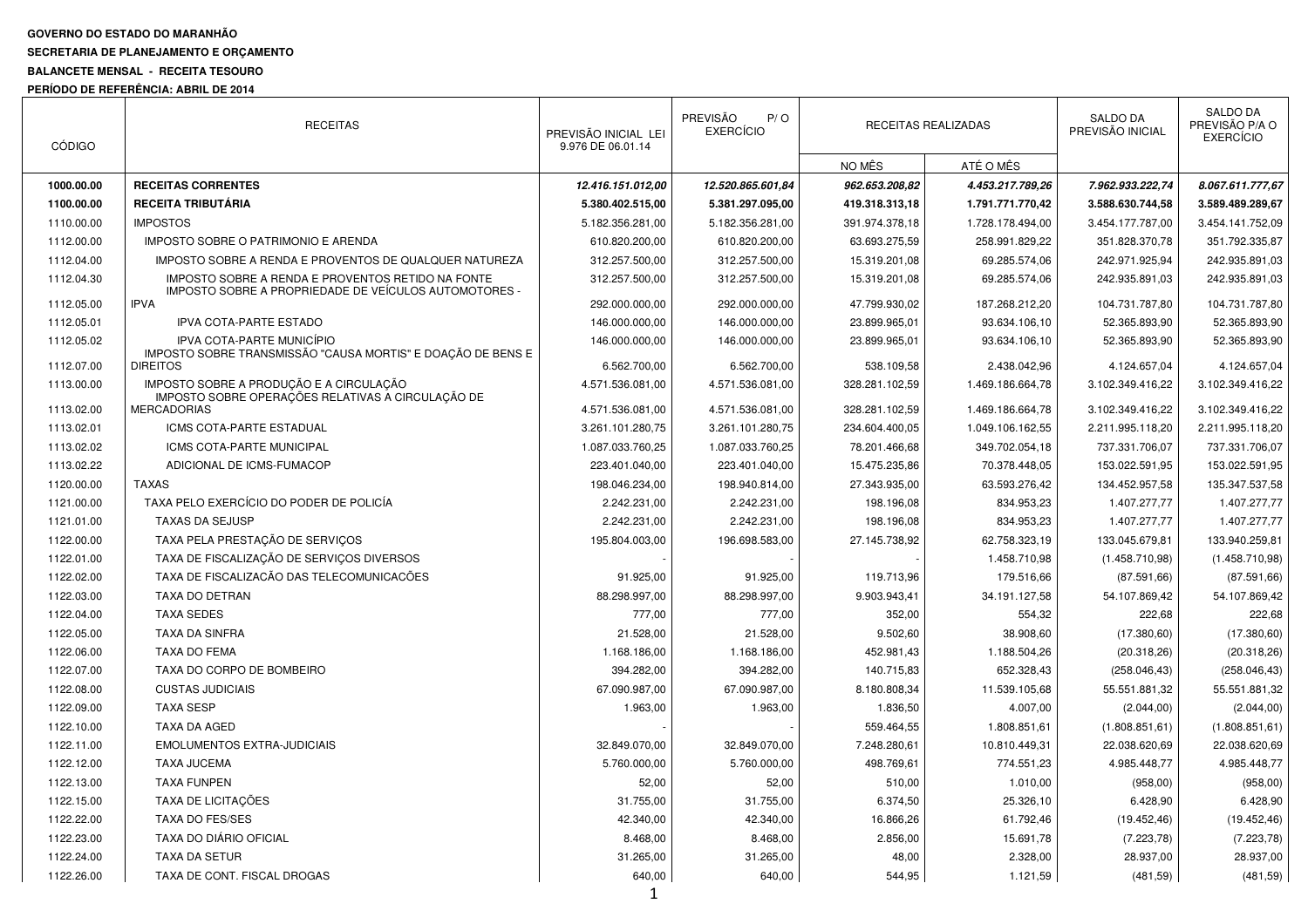| 1122.28.00 | TAXA DE PREVENÇÃO CONTRA INCÊNDIO                                                                         | 1.623,00         | 1.623,00         | 373,80         | 907,59                     | 715,41                           | 715,41                           |
|------------|-----------------------------------------------------------------------------------------------------------|------------------|------------------|----------------|----------------------------|----------------------------------|----------------------------------|
| 1122.31.00 | OUTRAS TAXAS DE SERVIÇOS JUDICIAIS                                                                        | 10.145,00        | 904.725,00       | 1.796,57       | 3.530,01                   | 6.614,99                         | 901.194,99                       |
| 1200.00.00 | RECEITA DE CONTRIBUICÕES                                                                                  |                  |                  |                |                            |                                  |                                  |
| 1210.00.00 | CONTRIBUICÕES SOCIAIS                                                                                     |                  |                  |                |                            |                                  |                                  |
| 1210.29.00 | CONTRIB. PREVIDENCIÁRIA DO REGIME PRÓPRIO                                                                 |                  |                  |                |                            |                                  |                                  |
| 1210.29.01 | CONTRIB. PATRONAL-ATIVO CIVIL                                                                             |                  |                  |                |                            |                                  |                                  |
| 1210.29.02 | CONTRIB. PATRONAL-ATIVO MILITAR                                                                           |                  |                  |                |                            |                                  |                                  |
| 1210.29.07 | CONTRIB. SERVIDOR-ATIVO CIVIL                                                                             |                  |                  |                |                            |                                  |                                  |
| 1210.29.08 | CONTRIB. SERVIDOR-ATIVO MILITAR                                                                           |                  |                  |                |                            |                                  |                                  |
| 1210.29.09 | CONTRIB. SERVIDOR-INATIVO CIVIL                                                                           |                  |                  |                |                            |                                  |                                  |
| 1210.29.10 | CONTRIB. SERVIDOR-INATIVO MILITAR                                                                         |                  |                  |                |                            |                                  |                                  |
| 1210.29.11 | CONTRIB. PENSIONISTA CIVIL                                                                                |                  |                  |                |                            |                                  |                                  |
| 1210.29.12 | CONTRIB. PENSIONISTA MILITAR                                                                              |                  |                  |                |                            |                                  |                                  |
| 1210.46.00 | COMP. PREV/REG GERAL E OS REG. PROP. PREV. SERV.                                                          |                  |                  |                |                            |                                  |                                  |
| 1220.00.00 | CONTRIBUIÇÕES ECONÔMICAS                                                                                  |                  |                  |                |                            |                                  |                                  |
| 1300.00.00 | <b>RECEITA PATRIMONIAL</b>                                                                                | 77.149.837,00    | 77.149.837,00    | 8.313.663,26   | 38.933.757,72              | 38.216.079,28                    | 38.216.079,28                    |
| 1310.00.00 | RECEITAS IMOBILIÁRIAS                                                                                     | 91.546,00        | 91.546,00        |                | 994,80                     | 90.551,20                        | 90.551,20                        |
| 1320.00.00 | RECEITAS DE VALORES MOBILIÁRIOS                                                                           | 77.058.291,00    | 77.058.291,00    | 8.313.663,26   | 38.932.762,92              | 38.125.528,08                    | 38.125.528,08                    |
| 1325.00.00 | REMUNERAÇÃO DE DEPÓSITOS BANCÁRIOS                                                                        | 77.058.291,00    | 77.058.291,00    | 5.789.079,30   | 31.408.178,96              |                                  |                                  |
| 1328.00.00 | OUTRAS RECEITAS DE VALORES MOBILIÁRIOS                                                                    |                  |                  | 2.524.583,96   | 7.524.583,96               |                                  |                                  |
| 1330.00.00 | RECEITA PATRIMONIAL A CLASSIFICAR                                                                         |                  |                  |                |                            |                                  |                                  |
| 1340.00.00 | COMPENSACÕES FINANCEIRAS                                                                                  |                  |                  |                |                            |                                  |                                  |
| 1390.00.00 | OUTRAS RECEITAS PATRIMONIAIS                                                                              |                  |                  |                |                            |                                  |                                  |
| 1600.00.00 | <b>RECEITA DE SERVIÇOS</b>                                                                                | 183.813,00       | 183.813,00       | 4.786,62       | 328.897,16                 | (145.084, 16)                    | (145.084, 16)                    |
| 1600.01.00 | SERVIÇOS COMERCIAIS                                                                                       | 118.872,00       | 118.872,00       |                | 323.084,50                 | (204.212,50)                     | (204.212,50)                     |
| 1600.02.00 | SERVIÇOS FINANCEIROS                                                                                      |                  |                  |                |                            |                                  |                                  |
| 1600.06.00 | SERVIÇOS PORTUÁRIOS                                                                                       |                  |                  |                |                            |                                  |                                  |
| 1600.12.00 | RECEITAS JUDICIAIS                                                                                        | 57.490,00        | 57.490,00        | 3.312,72       | 4.338,76                   | 53.151,24                        | 53.151,24                        |
| 1600.13.00 | SERVIÇOS ADMINISTRATIVOS                                                                                  | 7.451,00         | 7.451,00         | 1.473,90       | 1.473,90                   | 5.977,10                         | 5.977,10                         |
| 1600.16.00 | SERVIÇOS EDUCACIONAIS                                                                                     |                  |                  |                |                            |                                  |                                  |
| 1600.17.00 | SERVIÇOS AGROPECURIOS                                                                                     |                  |                  |                |                            |                                  |                                  |
| 1600.30.00 | SERVIÇOS DE TRÂNSITO                                                                                      |                  |                  |                |                            |                                  |                                  |
| 1600.40.00 | SERVIÇOS AMBIENTAIS                                                                                       |                  |                  |                |                            |                                  |                                  |
| 1600.99.00 | OUTROS SERVIÇOS                                                                                           |                  |                  |                |                            |                                  |                                  |
| 1700.00.00 | <b>TRANSFERÊNCIAS CORRENTES</b>                                                                           | 6.784.471.445,00 | 6.888.291.454,84 | 526.055.419,91 | 2.580.801.265,61           | 4.203.670.179,39                 | 4.307.490.189,23                 |
| 1720.00.00 | TRANSFERÊNCIAS INTERGOVERNAMENTAIS                                                                        | 6.782.771.445,00 | 6.886.591.454,84 | 526.055.419,91 | 2.569.154.511,78           | 4.213.616.933,22                 | 4.317.436.943,06                 |
| 1721.00.00 | TRANSFERÊNCIAS DA UNIÃO                                                                                   | 5.653.421.445,00 | 5.757.241.454,84 | 449.423.048,38 | 2.171.183.096,74           | 3.482.238.348,26                 | 3.586.058.358,10                 |
| 1721.01.00 | PARTICIPAÇÃO NA RECEITA DA UNIÃO                                                                          | 4.994.600.000,00 | 5.094.222.083,00 | 401.989.133,74 | 1.904.954.699,22           | 3.089.645.300,78                 | 3.189.267.383,78                 |
| 1721.01.01 | COTA-PARTE DO FUNDO DE PARTICIPAÇÃO DOS ESTADOS<br>COTA-PARTE DO IMPOSTO SOBRE PRODUTOS INDUSTRIALIZADOS- | 4.950.000.000,00 | 5.049.622.083,00 | 398.649.228,80 | 1.888.155.995,15           | 3.061.844.004,85                 | 3.161.466.087,85                 |
| 1721.01.12 | IPI                                                                                                       | 44.600.000,00    | 44.600.000,00    | 3.339.904,94   | 13.240.083,57              | 31.359.916,43                    | 31.359.916,43                    |
|            | <b>COTA-PARTE ESTADOS</b>                                                                                 | 33.450.000,00    | 33.450.000,00    | 2.504.928,71   | 9.930.062,68               | 23.519.937,32                    | 23.519.937,32                    |
|            | COTA-PARTE MUNICÍPIOS                                                                                     | 11.150.000,00    | 11.150.000,00    | 834.976,24     | 3.310.020,89               | 7.839.979,11                     | 7.839.979,11                     |
| 1721.01.13 |                                                                                                           |                  |                  |                | 3.558.567,56               | (3.558.567, 56)                  | (3.558.567, 56)                  |
|            | CONTRIBUIÇÃO DE INTERVENÇÃO NO DOMÍNIO ECONÔMICO                                                          |                  |                  |                |                            |                                  |                                  |
|            | COTA-PARTE ESTADOS<br>COTA-PARTE MUNICÍPIOS                                                               |                  |                  |                | 2.668.925,67<br>889.641,89 | (2.668.925, 67)<br>(889.641, 89) | (2.668.925, 67)<br>(889.641, 89) |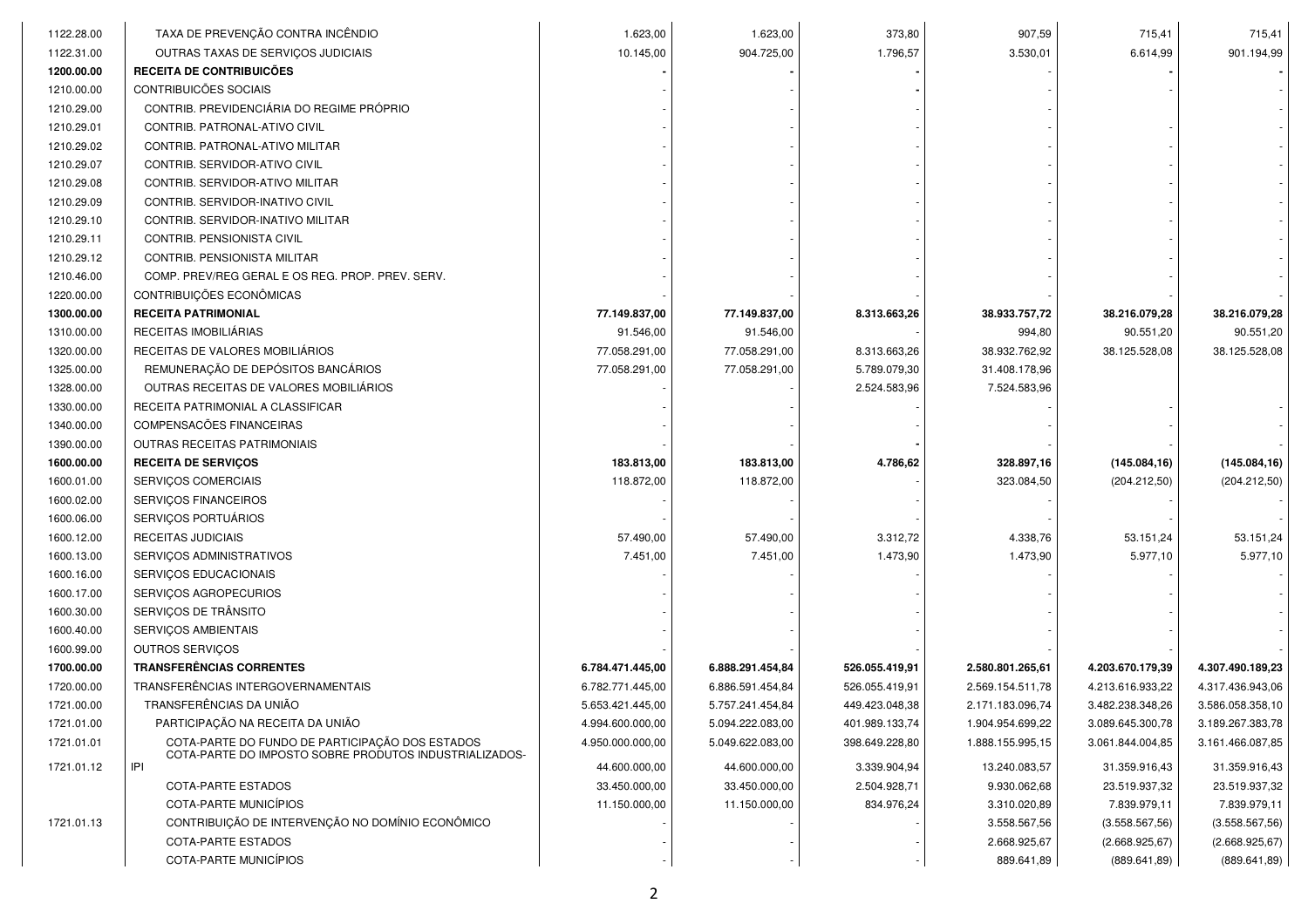| 1721.01.30 | COTA-PARTE CONTRIBUIÇÃO SALÁRIO EDUCAÇÃO QUOTA<br>ESTADUAL/FEDERAL                               |                |                |               |                |                |                |
|------------|--------------------------------------------------------------------------------------------------|----------------|----------------|---------------|----------------|----------------|----------------|
| 1721.01.32 | COTA-PARTE IMPOSTO/O.C. CAMB. E SEG. T.V.M. COMER. OURO                                          |                |                |               | 52,94          | (52, 94)       | (52, 94)       |
| 1721.01.99 | OUTRAS TRANSFERÊNCIAS DA UNIÃO                                                                   |                |                |               |                |                |                |
| 1721.02.00 | TRANSFERÊNCIAS DA UNIÃO                                                                          |                |                |               |                |                |                |
| 1721.22.00 | TRANSFERÊNCIA DA COMPENSAÇÃO FINANCEIRA<br>COTA-PARTE COMPENSAÇÃO FINANCEIRA RECURSOS HÍDRICOS - | 30.000.000,00  | 30.000.000,00  | 8.108.398,74  | 25.412.780,13  | 4.587.219,87   | 4.587.219,87   |
| 1721.22.11 | <b>CFRH</b>                                                                                      | 4.550.000,00   | 4.550.000,00   | 629.561,80    | 1.546.923,21   | 3.003.076,79   | 3.003.076,79   |
| 1721.22.20 | COTA-PARTE COMPENSAÇÃO FINANCEIRA RECURSOS MINERAIS -<br><b>CFEM</b>                             | 1.450.000,00   | 1.450.000,00   | 100.734,02    | 410.525,26     | 1.039.474,74   | 1.039.474,74   |
| 1721.22.70 | COTA-PARTE FUNDO ESPECIAL DO PETRÓLEO - FEP                                                      | 24.000.000,00  | 24.000.000,00  | 7.378.102,92  | 23.455.331,66  | 544.668,34     | 544.668,34     |
| 1721.33.00 | TRANSFERÊNCIAS DE RECURSOS DO SISTEMA ÚNICO DE SAÚDE-SUS<br>FUNDO A FUNDO                        | 398.147.423,00 | 398.147.423,00 | 26.599.936,33 | 178.949.034,39 | 219.198.388,61 | 219.198.388,61 |
| 1721.33.06 | CONV. FUNASA/SES 0371/2009                                                                       | 1.131.748,00   | 1.131.748,00   |               | 1.290.222,90   | (158.474,90)   | (158.474,90)   |
| 1721.33.07 | CONV. MDS E COMB A FOME PROG. LEITE é VIDA                                                       | 5.807.042,00   | 5.807.042,00   |               |                | 5.807.042,00   | 5.807.042,00   |
| 1721.33.08 | FUNDO ESTADUAL DE SAUDE SUS                                                                      | 11.348.737,00  | 11.348.737,00  |               |                | 11.348.737,00  | 11.348.737,00  |
| 1721.33.10 | <b>PROESF</b>                                                                                    |                |                |               |                |                |                |
| 1721.33.11 | CONV. SESPA - FUNDAÇÃO NAC DE SAÚDE Nº140/96DF                                                   | 3.701.817,00   | 3.701.817,00   |               |                | 3.701.817,00   | 3.701.817,00   |
| 1721.33.14 | CONV.FAEC-FNS DIVERSOS PROGRAMAS                                                                 |                |                |               |                |                |                |
| 1721.33.17 | CONVÊNIO/ SETEPS/ MPAS/ CRECHE/ IDOSOS/ DEFICIENTE                                               |                |                |               |                |                |                |
| 1721.33.18 | MEDIA/ALTA COMPLEXIDADE VIGILÂNCIA SANITÁRIA                                                     |                |                |               |                |                |                |
| 1721.33.31 | CONVÊNIO GQV/DST - AIDS DO MINISTÉRIO DA SAÚDE                                                   |                |                |               |                |                |                |
| 1721.33.34 | MS/FNS- GOV. ESTADO/GQV/PROJ.ALVORAD                                                             |                |                |               |                |                |                |
| 1721.33.50 | SAÚDE GESTÃO PLENA                                                                               | 376.130.071,00 | 376.130.071,00 | 26.599.936,33 | 177.658.811,49 | 198.471.259,51 | 198.471.259,51 |
| 1721.33.51 | CONVENIOS DIBERSOS MNS/SES                                                                       |                |                |               |                |                |                |
| 1721.33.60 | CONV.MMS PREVENCAO DE CONTROLE DO CANCER                                                         |                |                |               |                |                |                |
| 1721.33.61 | TETO FIANCEIRO VIGILANCIA EM SAUDE (FUNDOVIG)                                                    |                |                |               |                |                |                |
| 1721.33.65 | PROGRAMA ESCOLA TÉCNICA MINIST SAÚDE/SES                                                         |                |                |               |                |                |                |
| 1721.33.67 | CONV. MNS 2109/ SES SANGUE HEMODERIVADOS                                                         |                |                |               |                |                |                |
| 1721.33.68 | CONV. FNS/SES FORTALECIMENTO DE VIG EM SAUDE                                                     |                |                |               |                |                |                |
| 1721.33.69 | CONV.MNS/SES REDE FRIOS                                                                          |                |                |               |                |                |                |
| 1721.33.71 | CONV.426 MNS/SES EPIDEMIOLOGIA                                                                   |                |                |               |                |                |                |
| 1721.33.72 | CONV 1513 MNS/ SES ATENÇÃO A SAÚDE DA MULHER                                                     |                |                |               |                |                |                |
| 1721.33.73 | CONV.MNS 3366/SES FORT.SUS ESTUDOS E PESQUISA                                                    |                |                |               |                |                |                |
| 1721.33.74 | CONV. 3107 MS/ SES A TENÇÃO A SAÚDE DO IDOSO                                                     |                |                |               |                |                |                |
| 1721.33.75 | CONV.MNS 1438 FORTALECIMENTO DOS CONSELHOS                                                       |                |                |               |                |                |                |
| 1721.33.76 | CONV. 2468 MS/ SES PROGR. DE ODONTOLOGIA ESCOLAR                                                 |                |                |               |                |                |                |
| 1721.33.77 | CONV. 3107/04 FNS/ SES/ ATENÇÃO SAÚDE DO HOMEM                                                   |                |                |               |                |                |                |
| 1721.33.78 | CONV.FNS/SES/ATENCAO SAUDE SIST.PENITENCIARIO                                                    | 28.008,00      | 28.008,00      |               |                | 28.008,00      | 28.008,00      |
| 1721.33.81 | PROGRAMA DAS ACOES ALIMENTACAO E NUTRICAO/SUS                                                    |                |                |               |                |                |                |
| 1721.33.99 | OUTRAS TRANSFERÊNCIAS DO SUS<br>TRANSFERÊNCIAS DE REC. DO FUNDO NACIONAL DO DESENV.              |                |                |               |                |                |                |
| 1721.35.00 | EDUCAÇÃO - FNDE                                                                                  | 72.047.792,00  | 72.192.708,00  | 10.674.791,90 | 22.107.687,70  | 49.940.104,30  | 50.085.020,30  |
| 1721.35.01 | TRANSFERÊNCIA DO SALÁRIO EDUCAÇÃO                                                                | 21.170.000,00  | 21.170.000,00  | 1.501.413,10  | 7.276.384,03   | 13.893.615,97  | 13.893.615,97  |
| 1721.35.03 | TRANSF. FNDE/ PNAE                                                                               |                |                |               |                |                |                |
| 1721.35.04 | PROGR. DE INTEG. DA EDUC. PROF. PROEJA                                                           |                |                |               |                |                |                |
| 1721.35.05 | CONVÊNIO UEMA CAPES - DEMANDA                                                                    |                |                |               |                |                |                |
| 1721.35.06 | <b>MERENDA ESCOLAR</b>                                                                           | 39.763.542,00  | 39.763.542,00  |               | 2.555.978,80   | 37.207.563,20  | 37.207.563,20  |
| 1721.35.07 | CONVÊNIO FNDE/SEC. DE EDUCAÇÃO                                                                   | 10.585.000,00  | 10.585.000,00  |               | 101.946.07     | 10.483.053,93  | 10.483.053,93  |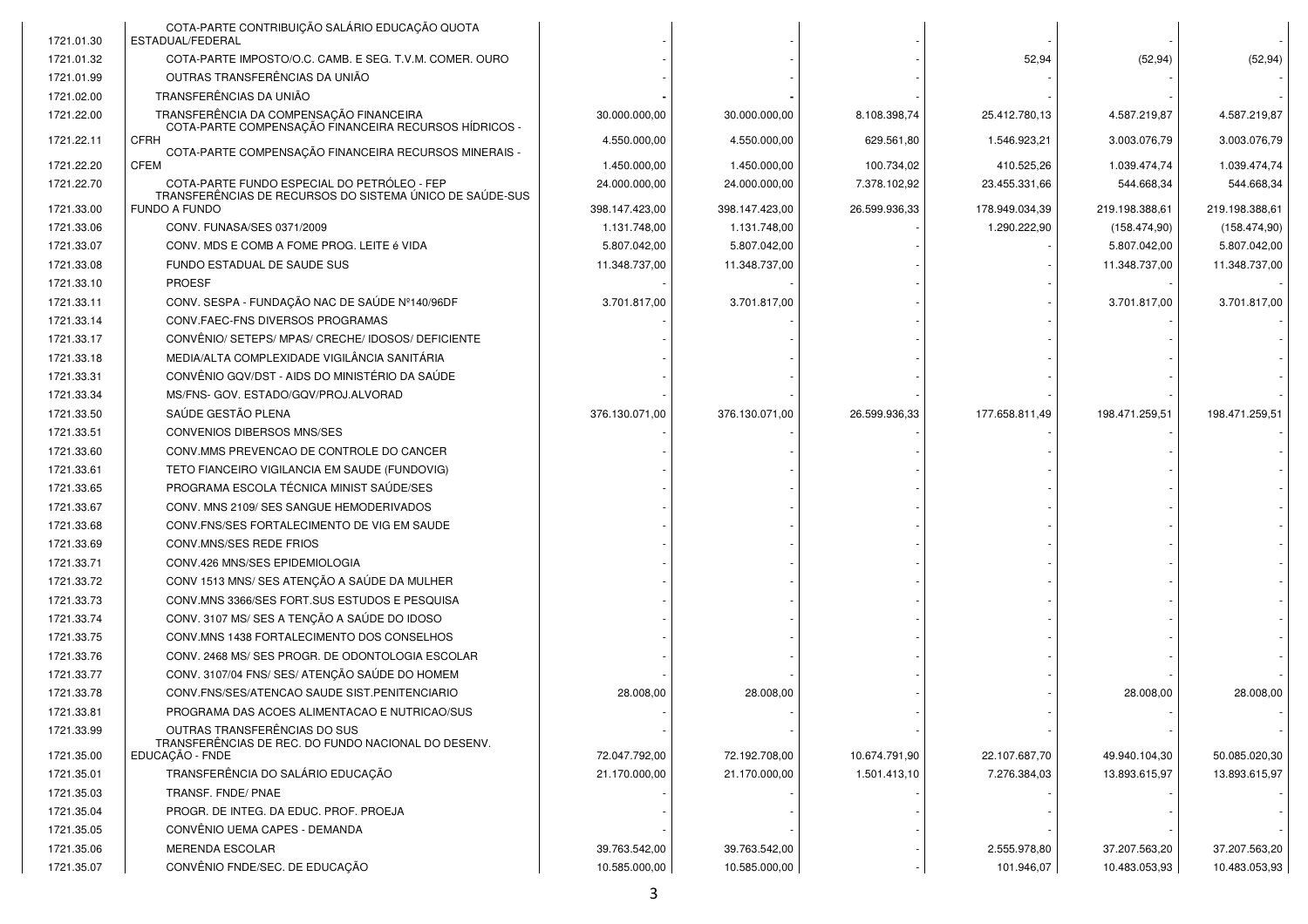| 1721.35.08 | CONVÊNIO INEP/ME/CENSO EDUCACIONAL/SEC. EDUCAÇÃO                                                                                                            | 529.250,00       | 529.250,00       |               |                | 529.250,00      | 529.250,00       |
|------------|-------------------------------------------------------------------------------------------------------------------------------------------------------------|------------------|------------------|---------------|----------------|-----------------|------------------|
| 1721.35.99 | OUTRAS TRANSF. DO FNDE                                                                                                                                      |                  | 144.916,00       | 9.173.378,80  | 12.173.378,80  | (12.173.378,80) | (12.028.462, 80) |
| 1721.36.00 | TRANSFERÊNCIA FINANCEIRA DO ICMS DESONERAÇÃO                                                                                                                | 24.500.000,00    | 24.500.000,00    | 2.046.037,50  | 6.138.112,50   | 18.361.887,50   | 18.361.887,50    |
| 1721.99.00 | OUTRAS TRANSFERÊNCIAS DA UNIÃO                                                                                                                              | 134.126.230,00   | 138.179.240,84   | 4.750,17      | 33.620.782,80  | 100.505.447,20  | 104.558.458,04   |
| 1724.00.00 | TRANSFERÊNCIAS MULTIGOVERNAMENTAIS<br>TRANSF. DE REC. DO FUNDO DE MANUTENÇÃO E DE SENV. DA<br>EDUCAÇÃO BÁSICA E DE VALORIZ. DOS PROFISSIONAIS DA EDUCAÇÃO - | 1.129.350.000,00 | 1.129.350.000,00 | 76.632.371,53 | 397.971.415,04 | 731.378.584,96  | 731.378.584,96   |
| 1724.01.00 | <b>FUNDEB</b><br>TRANSF. DE REC. DA COMPLEM. DA UNIÃO AO FUNDO DE                                                                                           | 570.523.219,00   | 570.523.219,00   | 42.932.821,70 | 200.766.901,52 | 369.756.317,48  | 369.756.317,48   |
| 1724.02.00 | MANUTENÇÃO E DESENV. DA EDUCAÇÃO BÁSICA E DE VALORIZAÇÃO DOS<br>PROFISSIONAIS DAEDUCAÇÃO - FUNDEB                                                           | 558.826.781,00   | 558.826.781,00   | 33.699.549,83 | 197.204.513,52 | 361.622.267,48  | 361.622.267,48   |
| 1730.00.00 | TRANSFERÊNCIAS DE INSTITUIÇÕES PRIVADAS                                                                                                                     | 1.700.000,00     | 1.700.000,00     |               | 11.646.753,83  | (9.946.753, 83) | (9.946.753,83)   |
| 1750.00.00 | TRANSFERÊNCIAS DE PESSOAS                                                                                                                                   |                  |                  |               |                |                 |                  |
| 1760.00.00 | TRANSFERENCIAS DE CONVENIOS                                                                                                                                 |                  |                  |               |                |                 |                  |
| 1900.00.00 | <b>OUTRAS RECEITAS CORRENTES</b>                                                                                                                            | 173.943.402,00   | 173.943.402,00   | 8.961.025,85  | 41.382.098,35  | 132.561.303,65  | 132.561.303,65   |
| 1910.00.00 | MULTAS E JUROS DE MORA                                                                                                                                      | 36.027.680,00    | 36.027.680,00    | 2.876.198,87  | 11.225.015,98  | 24.802.664,02   | 24.802.664,02    |
| 1911.00.00 | MULTAS E JUROS DE MORA/TRIBUTOS                                                                                                                             | 36.027.680,00    | 36.027.680,00    | 2.876.198,87  | 11.225.015,98  | 24.802.664,02   | 24.802.664,02    |
| 1911.10.00 | MULTAS E JUROS DE MORA DO ICMS                                                                                                                              | 17.472.185,00    | 17.472.185,00    | 1.395.470,57  | 5.714.273,42   | 11.757.911,58   | 11.757.911,58    |
| 1911.12.00 | MULTAS E JUROS MORA DIV. ATIVA                                                                                                                              | 1.627.017,00     | 1.627.017,00     | 133.758,58    | 744.568,42     | 882.448,58      | 882.448,58       |
| 1911.14.00 | MULTAS E JUROS DE MORADO FUMACOP                                                                                                                            | 7.276,00         | 7.276,00         | 228,67        | 3.189,26       | 4.086,74        | 4.086,74         |
| 1911.16.00 | MULTAS E JUROS DE MORA DO IPVA                                                                                                                              | 310.348,00       | 310.348,00       | 35.146,92     | 103.251,69     | 207.096,31      | 207.096,31       |
| 1911.17.00 | <b>INDENIZAÇÕES</b>                                                                                                                                         |                  |                  |               |                |                 |                  |
| 1911.18.00 | <b>RESTITUICÕES</b>                                                                                                                                         |                  |                  |               |                |                 |                  |
| 1911.19.00 | <b>MULTAS DE TRNSITO</b>                                                                                                                                    |                  |                  |               |                |                 |                  |
| 1911.24.00 | MULTAS E JUROS DE MORA DO ICMS - MUNICÍPIO                                                                                                                  | 5.867.294,00     | 5.867.294,00     | 178.991,24    | 773.534,36     | 5.093.759,64    | 5.093.759,64     |
| 1911.25.00 | MULTAS E JUROS DE MORA DO IPVA - MUNICÍPIO                                                                                                                  | 324.244,00       | 324.244.00       | 32.882,17     | 95.985,60      | 228.258,40      | 228.258,40       |
| 1911.26.00 | MULTAS E JUROS DE MORA DIV. ATIVA - MUNICÍPIO                                                                                                               | 425.451,00       | 425.451,00       | 22.012,49     | 153.378,72     | 272.072,28      | 272.072,28       |
| 1911.99.00 | MULTAS E JUROS DEMORA - OUTROS TRIBUTOS                                                                                                                     | 9.993.865,00     | 9.993.865,00     | 1.077.708,23  | 3.636.834,51   | 6.357.030,49    | 6.357.030,49     |
| 1919.00.00 | MULTAS E JUROS DE MORA DE OUTRAS RECEITAS                                                                                                                   |                  |                  |               |                |                 |                  |
| 1919.15.00 | <b>MULTAS DIVERSAS</b>                                                                                                                                      |                  |                  |               |                |                 |                  |
| 1919.16.00 | MULTAS DE TRÂNSITO                                                                                                                                          |                  |                  |               |                |                 |                  |
| 1920.00.00 | INDENIZAÇÕES E RESTITUIÇÕES                                                                                                                                 | 48.344.272,00    | 48.344.272,00    | 2.635.019,85  | 15.654.971,21  | 32.689.300,79   | 32.689.300,79    |
| 1921.00.00 | <b>INDENIZACÕES</b>                                                                                                                                         | 48.344.272,00    | 48.344.272,00    | 2.635.019,85  | 15.654.971,21  | 32.689.300,79   | 32.689.300,79    |
| 1921.01.00 | COMPENSAÇÃO FINANCEIRA P/ OUTROS RECURSOS HÍDRICOS                                                                                                          | 15.126,00        | 15.126,00        | 597,69        | 12.377,46      | 2.748,54        | 2.748,54         |
| 1921.03.00 | COMPENSAÇÃO FINANCEIRA ÓLEO BRUTO                                                                                                                           |                  |                  |               |                |                 |                  |
| 1921.09.00 | OUTRAS INDENIZAÇÕES E RESTITUICÕES                                                                                                                          | 47.276.742,00    | 47.276.742,00    | 2.634.422,16  | 15.519.068,04  | 31.757.673,96   | 31.757.673,96    |
| 1921.99.00 | OUTRAS INDENIZAÇÕES                                                                                                                                         | 1.052.404,00     | 1.052.404,00     |               | 123.525,71     | 928.878,29      | 928.878,29       |
| 1922.00.00 | <b>RESTITUIÇÕES</b>                                                                                                                                         |                  |                  |               |                |                 |                  |
| 1922.10.00 | COMPENSAÇÃO PREVIDENCIÁRIA                                                                                                                                  |                  |                  |               |                |                 |                  |
| 1922.99.00 | OUTRAS RESTITUIÇÕES                                                                                                                                         |                  |                  |               |                |                 |                  |
| 1930.00.00 | RECEITA DA DÍVIDA ATIVA                                                                                                                                     | 13.754.649,00    | 13.754.649,00    | 251.743,48    | 1.450.972,48   | 12.303.676,52   | 12.303.676,52    |
| 1931.00.00 | RECEITA DA DÍVIDA ATIVA TRIBUTÁRIA                                                                                                                          | 12.067.269.00    | 12.067.269.00    | 191.892,12    | 1.104.425,19   | 10.962.843,81   | 10.962.843,81    |
| 1931.10.00 | RECEITA DA DÍVIDA ATIVA TRIBUTARIA                                                                                                                          |                  |                  |               |                |                 |                  |
| 1931.11.00 | RECEITA DA DIVIDA ATIVA DO ICMS                                                                                                                             | 12.067.269,00    | 12.067.269,00    | 191.892,12    | 1.104.425,19   | 10.962.843,81   | 10.962.843,81    |
| 1931.12.00 | RECEITA DA DÍVIDA ATIVA DO ISS                                                                                                                              |                  |                  |               |                |                 |                  |
| 1931.99.00 | RECEITA DA DÍVIDA ATIVA DE OUTROS TRIBUTOS                                                                                                                  |                  |                  |               |                |                 |                  |
| 1932.00.00 | RECEITA DA DÍVIDA ATIVA PARTE MUNICÍPIO.                                                                                                                    | 1.687.380,00     | 1.687.380,00     | 59.851,36     | 346.547,29     | 1.340.832,71    | 1.340.832,71     |
| 1980.00.00 | RECEITAS DE CONVÊNIOS                                                                                                                                       |                  |                  |               |                |                 |                  |